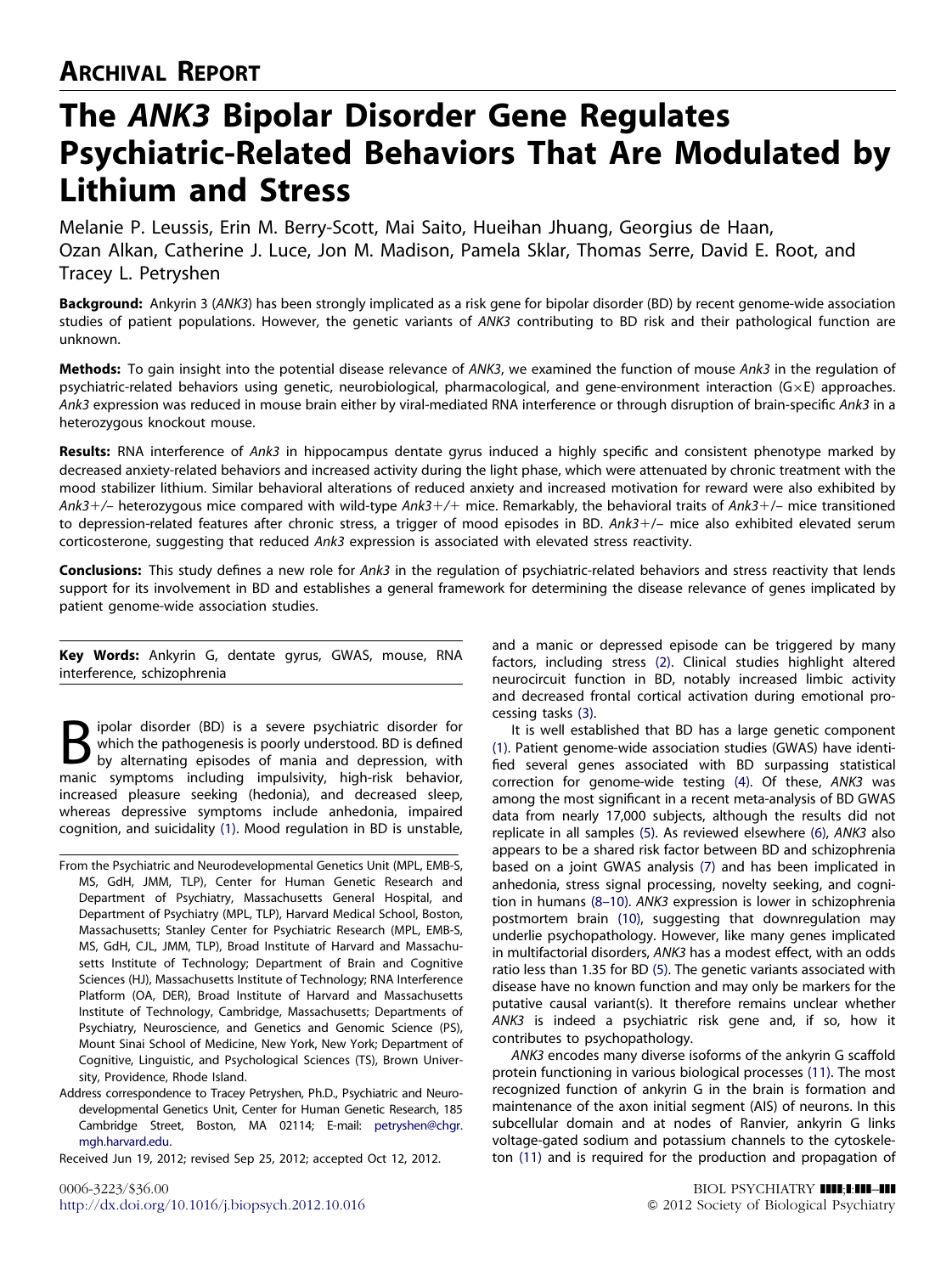# 2 BIOL PSYCHIATRY **IIII:1III-III Marting the Contract Contract Contract Contract Contract Contract Contract Contract Contract Contract Contract Contract Contract Contract Contract Contract Contract Contract Contract Cont**

action potentials mediated by these channels [\(12\).](#page-6-0) Ankyrin G is also necessary for localization of inhibitory gamma-aminobutyric acid (GABA) synapses at excitatory neuron AIS [\(13\),](#page-6-0) subventricular zone neurogenesis [\(14\)](#page-6-0), and potentially synaptic transmission [\(15,16\),](#page-7-0) among other functions.

Increasingly, GWAS are identifying genetic loci associated with psychiatric disorders, but determining the basis for these associations remains a formidable challenge. Although current disease knowledge may suggest a compelling hypothesis for the influence of a particular gene, such information is typically too sparse to support a specific mechanism. In this study, we explored a new role of ANK3 in neural circuits regulating mood using an integrative approach encompassing genetic, neurobiological, pharmacologic, and environmental components. We used two complementary genetic approaches to suppress the mouse Ank3 gene in brain, RNA interference targeting specific circuits and whole brain transgenic knockout, that provide highly consistent and persuasive evidence for a novel function of Ank3 in modulating psychiatric-related behaviors and stress reactivity. Our study provides compelling support for the human genetic data implicating ANK3 in psychiatric disease. More broadly, this work establishes a general framework for validating newly implicated psychiatric GWAS risk genes and examining their putative disease-relevant functions.

## Methods and Materials

Detailed methods can be found in Supplement 1.

# Animals

Male 8-week-old C57BL/6J mice were used for RNA interference studies. Male 8- to 11- week old Ank3+/- and Ank3+/+ knockout mice [\(12\)](#page-6-0) were generated from male Ank3+/- and female C57BL/6J crosses.

#### Lentiviral-Mediated RNA Interference

To minimize the possibility of off-target effects, two short hairpin RNA sequences (shRNA1 or shRNA2 targeting Ank3 exons 19 or 28) that suppress mRNA expression in vitro by 75% to 80% (Figure S1A in Supplement 1) were compared with a control shRNA (shCON) that does not target any known mouse transcripts. Mouse hippocampal dentate gyrus was injected bilaterally with lentivirus expressing shRNA1, shRNA2, or shCON ( $n =$ 10–11 mice/group).

## Behavior

Mice were evaluated using conventional, well-validated assays for measuring behaviors mediated by neural circuits implicated in psychiatric illness, as well as sensory and motor performance [\(17,18\).](#page-7-0) These included locomotor activity in a novel open field, elevated plus maze (EPM), light-dark transition (LD), noveltysuppressed feeding (NSF), acoustic startle, prepulse inhibition, home cage activity, sucrose preference, forced swim test (FST), contextual and cued fear conditioning, and visual performance in a visible platform water maze.

#### Drug Treatment

Lithium chloride (85 mg/kg intraperitoneal; Sigma-Aldrich, St. Louis, Missouri) or vehicle (saline with .2% acetic acid) was administered once daily for 14 days before and throughout behavioral testing 1 hour before testing.

#### Immunohistochemistry

Coronal sections from 4% paraformaldehyde fixed brains were incubated with appropriate antibodies and processed using standard methods.

# Corticosterone Measurements

Plasma corticosterone levels following acute restraint stress were measured using an enzyme immunoassay (EIA).

#### Statistical Analysis

All data are presented as means and standard errors of the mean (SEM). Where appropriate, one-way, two-way, and repeatedmeasures analysis of variance were used, and group differences identified using Fisher's least significant difference post hoc tests. Statistical significance was accepted at the  $p < .05$  level.

#### Results

## Ank3 RNA Interference in Dentate Gyrus Produces a Highly Specific Phenotype Marked by Lower Anxiety-Related Behavior

Ank3 expression was reduced by viral-mediated RNA interference in hippocampal dentate gyrus (DG), given its role in BD, mood and stress regulation, and mood stabilizer response [\(19–23\)](#page-7-0). Across nine behavioral assays, Ank3 suppression in the DG with either of two shRNA sequences targeting Ank3, shRNA1 or shRNA2, produced a highly specific and sizable reduction in anxiety-related behavior in the EPM. Mice expressing shRNA1 or shRNA2 exhibited 60% to 75% shorter latencies (i.e., less time) to enter the EPM open arms, 50% more open arm entries, and threefold more time in the open arms, compared with mice injected with a control sequence, shCON (Figure S3 in Supplement 1). These changes were not due to hyperactivity because the number of total arm entries or rears in the EPM (Figure S3 in Supplement 1) and open field activity (Figure S4 in Supplement 1) did not differ from shCON. Ank3 knockdown mice did not differ from controls in conventional tasks assessing sensorimotor gating (prepulse inhibition), auditory and visual sensory performance (acoustic startle response and visible platform Morris water maze), associative learning (cued and contextual fear conditioning), or the FST (Figure S4 in Supplement 1). Overall, these data suggest that Ank3 suppression in DG results in a specific reduction in anxiety-related behavior.

Following behavioral assessment and confirmation of correct virus placement, we measured knockdown of ankyrin G expression in DG granule cells infected with shRNA lentivirus by identifying cells expressing green fluorescent protein from the virus. We specifically examined neuronal AIS because ankyrin G is highly expressed and plays a critical role at this subcellular location. Ankyrin G AIS expression was significantly decreased by 45% and 62% in shRNA1 and shRNA2 mice, respectively, relative to shCON mice  $[n = 5/$ group;  $F(2,8) = 8.8, p < .01$ ; [Figure 1](#page-2-0)]. These results suggest that partial reduction of ankyrin G expression in DG granule cells is sufficient to cause marked behavioral changes.

# Behavioral Changes Associated with Ank3 Knockdown Are Reversed by Lithium Treatment

We performed an independent experiment to evaluate the effects of lithium in reversing the behavioral alterations induced by Ank3 RNA interference. Given the consistent behavioral effects noted, we examined only shRNA2 because it targets more Ank3 isoforms than shRNA1. Fourteen days after lentivirus injection into bilateral DG, mice were treated with lithium at a clinically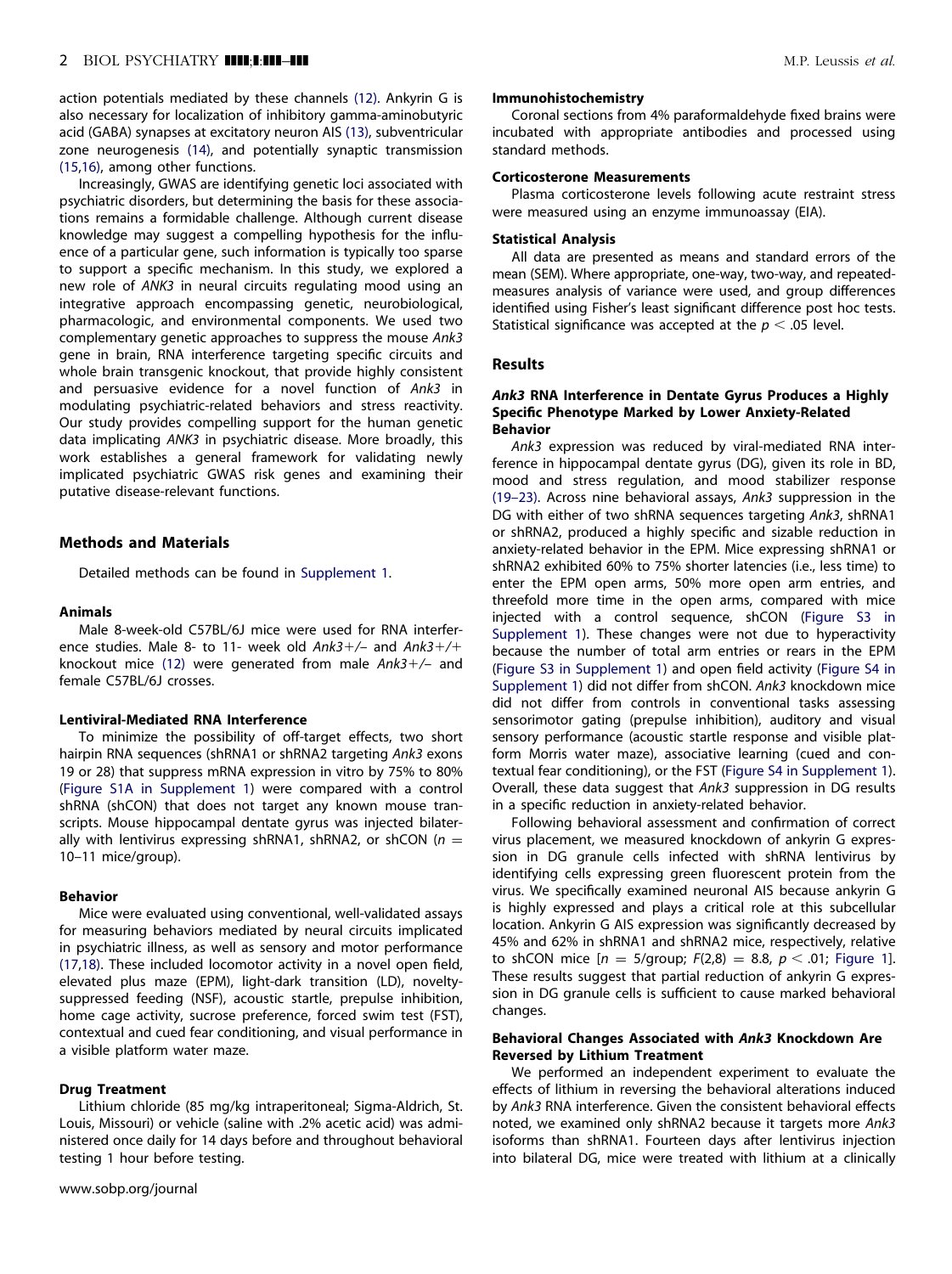<span id="page-2-0"></span>relevant dose (85 mg/kg intraperitoneal; see Supplement 1) or with vehicle for 14 days before and throughout behavioral testing ( $n = 8-12$  mice/group). Lithium effects were assessed by comparing shRNA2 mice treated with lithium to shCON mice treated with vehicle that index the normal condition.

Replicating the previous result, Ank3 RNA interference in DG substantially decreased anxiety-related behavior. Specifically,



vehicle-treated shRNA2 mice exhibited 60% shorter latency and 40% increased frequency to enter the EPM open arms  $[F(1,17) =$ 5.54,  $p = .03$ ;  $F(1,17) = 4.61$ ,  $p = .046$ ; [Figure 2A](#page-3-0),B] compared with vehicle-treated shCON mice. Notably, lithium treatment normalized the behavior, in that lithium-treated shRNA2 mice did not significantly differ from vehicle-treated shCON mice in EPM open arm latency or entries ( $p > .1$  [Figure 2](#page-3-0)A,B). These results were confirmed using the LD task, where there was a significant interaction between shRNA and lithium treatment in the latency to leave the dark and enter the light side  $[F(1,33) =$ 4.78,  $p = 0.036$ ; [Figure 2C](#page-3-0)]. Vehicle-treated shRNA2 mice exhibited 65% shorter latency to enter the light side compared with vehicle-treated shCON mice (post hoc  $p = .02$ ), and lithium treatment increased this latency such that shRNA2 mice did not differ from vehicle-treated shCON mice (post hoc  $p > 0.1$ ). We also tested NSF, which assesses the latency to approach and eat food in the center of a novel arena that mice innately avoid. There was a significant shRNA by drug interaction  $[F(1,31) = 5.44, p = .026;$ [Figure 2](#page-3-0)D] in the NSF approach latency. Vehicle-treated shRNA2 mice exhibited 80% shorter latency to approach than vehicletreated shCON mice (post hoc  $p = .005$ ), whereas lithium treatment normalized the latency of shRNA2 mice such that there was no significant difference from vehicle-treated shCON mice (post hoc  $p = .29$ ). As in the behavioral screen described earlier, mice expressing shRNA2 did not differ from shCON mice in motor activity in the open field, EPM, or LD tasks (Figure S5 in Supplement 1). Thus, across three paradigms, Ank3 suppression in DG was associated with substantially decreased anxiety-related behaviors that were normalized by lithium treatment.

Because BD patients report sleep disruptions during both manic and depressive episodes [\(24\),](#page-7-0) we assessed changes in motor activity across the light–dark cycle using an automated home-cage behavioral phenotyping system [\(25\).](#page-7-0) Mice expressing shRNA2 showed no significant differences compared with shCON mice in the total time engaged in activity (walking, hanging, rearing, grooming, eating, drinking) during the dark phase [F(1,33)  $=$  1.9,  $p > 0.1$ ; [Figure 2](#page-3-0)F] when mice, being nocturnal, are most active. However, during the light phase, shRNA2 mice were 53% more active than shCON mice  $[F(1,33) = 4.61, p = .039;$  [Figure 2E](#page-3-0)]. Lithium treatment reversed the increased light phase activity of shRNA2 mice to levels similar to vehicle-treated shCON mice (post hoc  $p = .6$ ; [Figure 2](#page-3-0)E). These results indicate that in addition to decreased anxiety-related behaviors, Ank3 suppression in DG is associated with elevated activity during the light phase of the light–dark cycle, which is normalized by lithium treatment.

# Reduction of Ank3 Brain-Specific Isoforms Induces Behavioral Changes Consistent with Dentate Gyrus Knockdown

To gather further support and extend our behavioral findings from Ank3 RNA interference mice, we performed a

Figure 1. Ank3 RNA interference markedly decreases ankyrin G expression at neuronal axon initial segments (AIS). (A) In mouse brain, dentate gyrus cells infected with lentivirus expressing shRNA (green, green fluorescent protein (GFP)-positive infected cells; red, ankyrin G). White box demarcates the region where ankyrin G expression was measured. (B) Representative images of neurons infected with lentiviral vectors expressing shCON, shRNA1, or shRNA2 targeting mouse Ank3. Ankyrin G (red) was measured at the AIS (demarcated by a white line) of neurons containing GFP (green) expressed from the lentiviral vector. (C) Quantification of ankyrin G expression showing decreases of 45% and 62% by shRNA1 and shRNA2, respectively, compared with shCON. Mean  $\pm$  SEM;  $n = 5$  mice/group, 6 AIS/mouse;  $*p < .05$ . GCL, granule cell layer; H, hilus; ML, molecular layer; shCON, control shRNA; shRNA, short hairpin RNA.

www.sobp.org/journal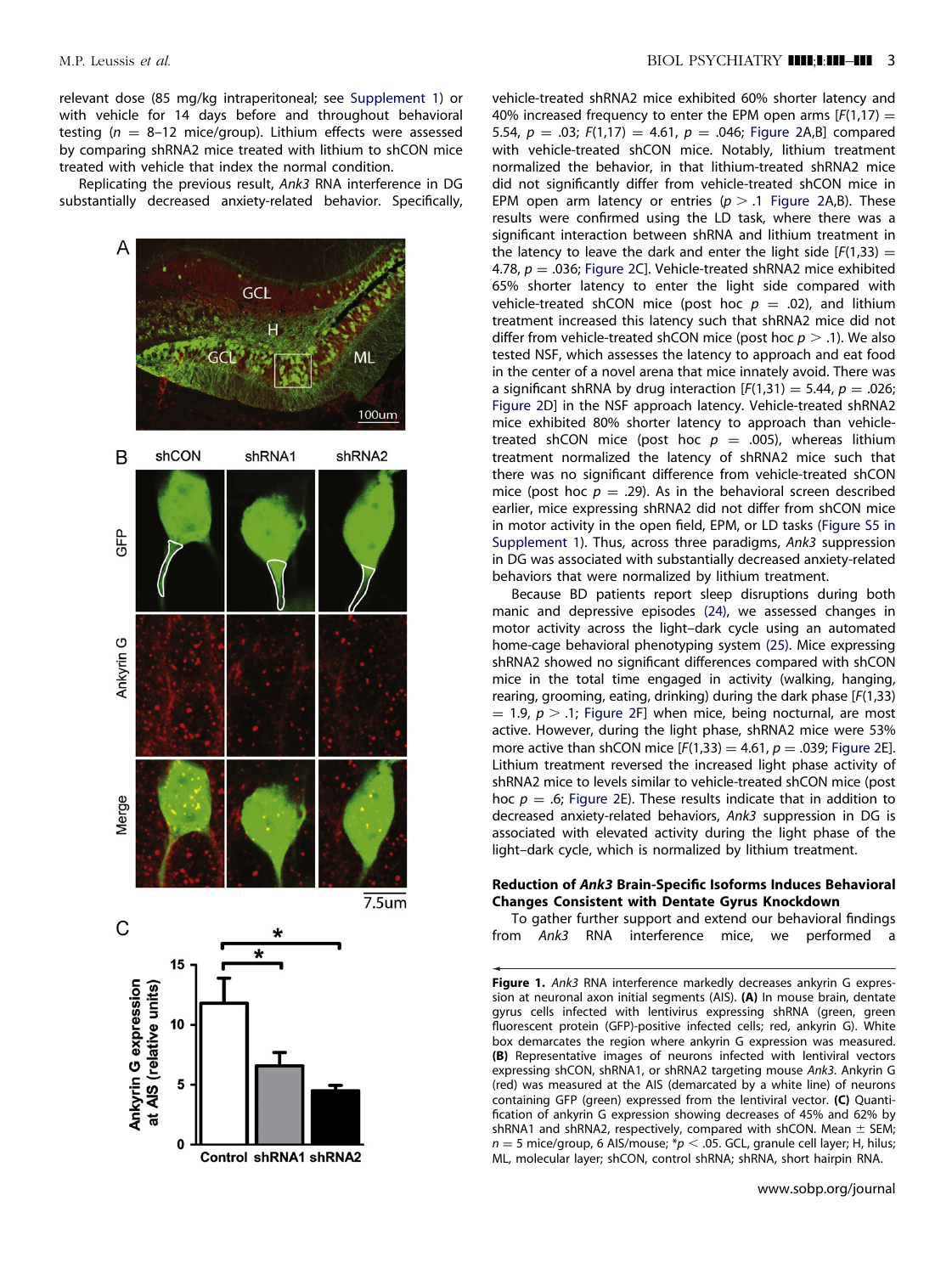<span id="page-3-0"></span>

Figure 2. Ank3 RNA interference in dentate gyrus (DG) is associated with lower anxiety-related behavior and increased light-phase activity that is normalized by lithium treatment. Vehicle-treated mice expressing shRNA2 against Ank3 in the DG, when compared with shCON mice, exhibit  $(A)$ shorter latency to enter the open arms and  $(B)$  greater number of openarm entries in the elevated plus maze, (C) shorter latency to enter the light–dark transition light side, (D) shorter latency to approach food in the novelty-suppressed feeding task, and (E) increased activity during the light phase but  $(F)$  no change in activity during the dark phase.  $(A-E)$ Lithium treatment (85 mg/kg intraperitoneal,  $>$ 14 days) normalizes the behavioral alterations of shRNA2 mice to similar levels as vehicle-treated shCON mice. (F) Lithium has no impact on dark-phase activity in either shCON or shRNA2 mice. Mean  $\pm$  SEM;  $n = 8$ –12 mice/group; \* $p < .05$ ,  $*p < .01$ . shCON, control shRNA; shRNA, short hairpin RNA.

complementary study using a knockout mouse in which the Ank3 exon 1b locus is disrupted [\(12\).](#page-6-0) This disruption results in the exclusive loss of Ank3 transcript variants containing exon 1b that are specifically expressed in brain but has no effect on transcripts containing alternative leading exons, which shRNA1 and shRNA2 target in addition to exon 1b transcripts. We confirmed in C57BL/ 6J mice that transcripts containing exon 1b are expressed in frontocortical and limbic regions relevant to mood-related behaviors (Figure 3). Exon 1b expression was highest in cerebellum, as previously reported [\(12\),](#page-6-0) and was also substantial in DG and all other regions examined (hippocampus, amygdala, orbitofrontal cortex, prefrontal cortex, and striatum). Exon 1b transcripts were more highly expressed in all brain regions compared to transcripts containing an alternative leading exon 1e (Figure 3), which is found in brain and other tissues [\(12\)](#page-6-0). These expression data suggest that the brain-specific exon 1b isoforms function in many brain regions, including several implicated in mood regulation.

Because Ank3–/– mutant mice exhibit early-onset ataxia [\(12\)](#page-6-0) that interferes with general locomotion, only Ank3+/- and

 $Ank3+/+$  mice were examined ( $n = 7-18$ /group). Compared with wild-type Ank3+/+ mice, heterozygous Ank3+/- mice are reported to have reduced forebrain and cerebellar expression of the 270- and 480-kD ankyrin G isoforms that localize to the AIS  $(12,26)$  $(12,26)$ . We verified that  $Ank3+/-$  mice have a significant 39% reduction in ankyrin G expression at neuronal AIS in the DG granule cell layer compared with  $Ank3+/+$  littermates [t(6  $df$ ) = 4.6,  $p < .01$ ; [Figure 4](#page-4-0)A], similar to the RNA interference mice [\(Figure 1\)](#page-2-0). Furthermore, ankyrin G expression at the AIS of cortical neurons was decreased by 41% in  $Ank3+/-$  mice compared with Ank3+/+ mice [t(8 df)  $=$  6.2,  $p <$  .001; [Figure 4B](#page-4-0)]. Together with the published data, these results suggest that Ank3+/- mice with a single functional copy of brain-specific isoforms have reduced ankyrin G expression at neuronal AIS throughout the brain.

We found that male Ank3+/- mice exhibited behavioral alterations that were highly consistent with the decreased anxiety-related phenotype of RNA interference mice (Table S3 in Supplement 1) and also displayed other relevant behaviors. Compared to  $Ank3+/+$ littermates, Ank3+/- mice exhibited substantially shorter latencies to enter the EPM open arms (57% reduced, post hoc  $p < .05$ , [Figure 5A](#page-4-0)) and LD light side (59% reduced, post hoc  $p = .07$ , [Figure 5](#page-4-0)B), and to approach food in the NSF task (83% reduced, post hoc  $p < .05$ , [Figure 5C](#page-4-0)). To consider other attributes relevant to mood, we measured preference to drink a 1% sucrose solution over water. Ank3-/– mice exhibited 53% greater sucrose preference compared to Ank3+/+ littermates (post hoc  $p < .05$ , [Figure 5](#page-4-0)D), suggesting heightened motivation to obtain a reward. As with Ank3 RNA interference mice, Ank3-/– mice were normal in all other behavioral tests including open field activity, acoustic startle, prepulse inhibition, contextual and cued fear conditioning, and motor activity in the EPM and LD tasks [\(Figure 5](#page-4-0)E; Tables S1 and S3 in Supplement 1). The highly consistent behavioral changes in Ank3+/- mice further demonstrate a previously unknown function of Ank3 brain-specific isoforms in regulating psychiatric-related behaviors.

## Chronic Stress Induces a Shift to Depressive-like Features in  $Ank3+/-$  Mice

Because stress is a major risk factor for BD episode recurrence [\(2\)](#page-6-0) and the hypothalamic-pituitary-adrenal (HPA) axis is implicated in BD [\(27\)](#page-7-0), we examined the effect of chronic stress on Ank3+/- mice.



Figure 3. Ank3 exon 1b transcripts are expressed in multiple brain regions. Normalized expression of Ank3 transcripts containing the brainspecific exon 1b or widely expressed exon 1e across brain regions, as measured by Nanostring gene expression analysis. For each brain region, mRNA from eight C57BL/6J mice was pooled before measurement. Exon 1b transcripts are more highly expressed than exon 1e transcripts across all brain regions examined. DG, dentate gyrus; dHipp, dorsal hippocampus; mPFC, medial prefrontal cortex; OFC, orbitofrontal cortex; vHipp, ventral hippocampus.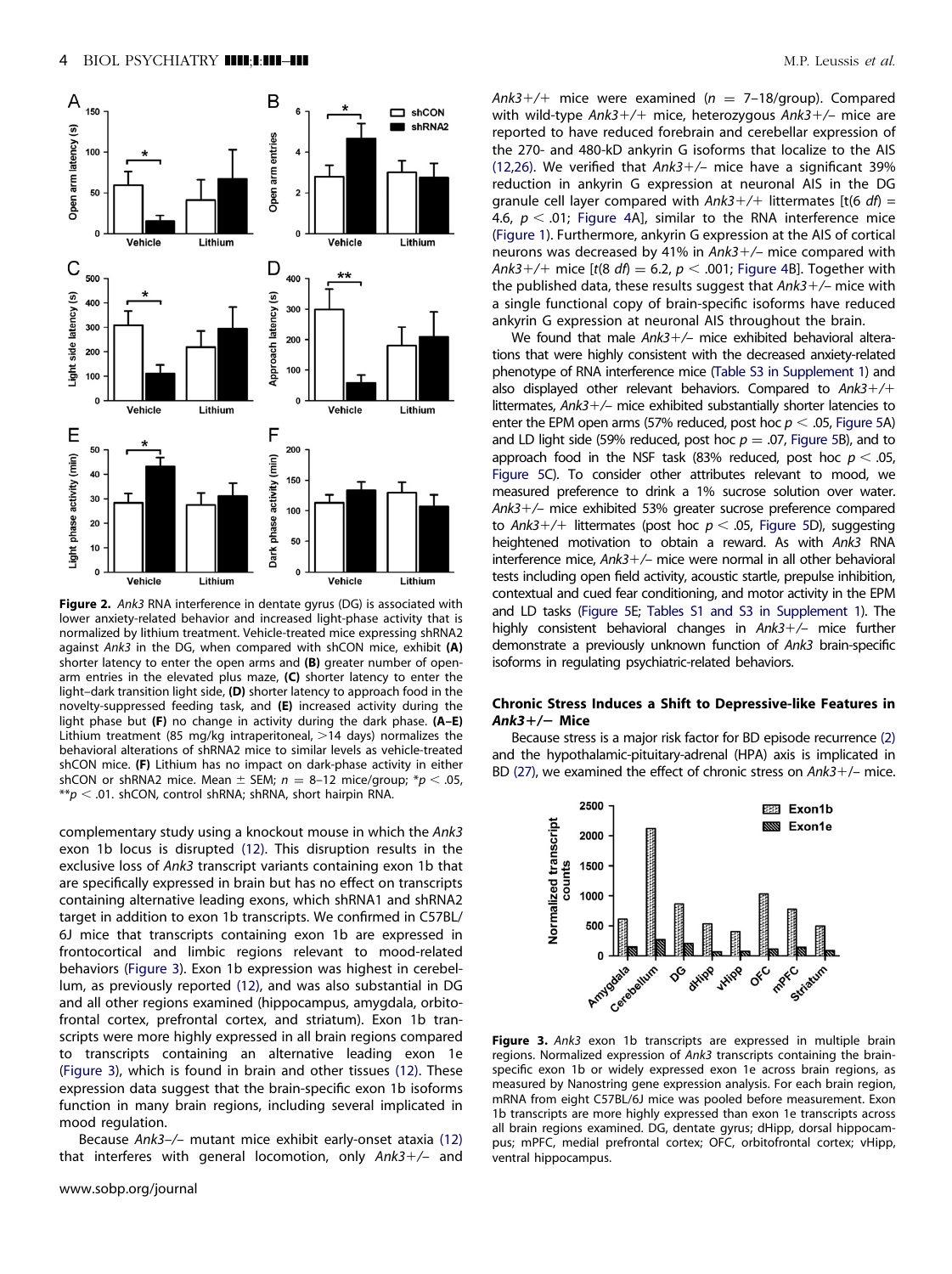<span id="page-4-0"></span>

Figure 4. Ank3+/- mice have substantially reduced ankyrin G expression at the axon initial segments (AIS) of dentate gyrus and cortical neurons. Compared with Ank3+/+ littermates, heterozygous Ank3+/– mice exhibit an approximately 40% reduction in ankyrin G at the AIS of neurons in the  $(A)$  dentate gyrus and  $(B)$  cortex, as measured by immunohistochemistry. Mean  $\pm$  SEM;  $n = 5-7$  mice/group, 6–7 AIS/mouse; \*\*  $p < .01$ .

Compared with Ank3+/+ littermates, Ank3+/- mice singly housed for 6 weeks did not exhibit increased motivation for reward or decreased anxiety-related behaviors (Figure 5 isolated condition), as found under standard group-housed conditions described above (Figure 5, group condition). Specifically, isolated Ank3+/mice did not display significantly shorter latencies to enter the EPM open arms or LD light side or to approach food in the NSF task when compared with either group-housed or isolated Ank3+/+ mice (all post hoc p values  $>$  .09, Figure 5A–C). There was also a change in motivation (Figure 5D): isolated Ank3+/mice did not display increased sucrose preference compared with isolated Ank3+/+ mice ( $p > .05$ ), as was observed under grouphoused conditions, and had substantially lower sucrose preference, relative to group-housed Ank3+/– mice (post hoc  $p < .05$ ). Chronic isolation also resulted in 50% greater FST immobility in Ank3+/– mice versus Ank3+/+ mice ( $p < .05$ , Figure 5E), whereas group-housed Ank3+/- and Ank3+/+ mice did not differ ( $p > .05$ , Figure 5E). The latter results are suggestive of a depression-related phenotype in Ank3-/– mice exposed to stress, because the increase in FST immobility is opposite to the reduced immobility induced by antidepressant treatment [\(28\).](#page-7-0) Thus, chronic stress induced a transition in  $Ank3+/-$  mice from decreased anxiety-related behaviors and increased motivation to depression-related features, highlighting an

environmental component in mood regulation. Interestingly, the isolation stress had no effect on  $Ank3+/+$  mice (all  $p$ values  $> .09$ ; Figure 5, group vs. isolation housed), suggesting a putative gene-environment  $(G \times E)$  interaction in which diminished Ank3 is associated with elevated stress sensitivity.

## Evidence for Altered Stress Hormone Reactivity in Ank3+/-Mice

To investigate the mechanism through which chronic stress modifies the phenotype of Ank3+/- mice, we measured plasma levels of corticosterone, the predominant stress hormone in rodents, and weight of the adrenal gland that produces corticosterone, as a measure of chronic stress load [\(29\).](#page-7-0) Under group housing, the ratio of adrenal weight to body weight ratio did not differ between Ank3+/+ and Ank3+/- mice, nor did isolation have any effect on the adrenal:body weight ratio of wild-type Ank3+/+ mice (all post hoc p values  $>$  .1; [Figure 6](#page-5-0)A). In contrast, isolated Ank3-/– mice exhibited a 27% increase in adrenal:body weight ratio compared to group-housed Ank3+/– mice ( $p < .01$ ; [Figure 6A](#page-5-0)), suggesting that  $Ank3+/-$  mice are more reactive to chronic stress than wild-type mice. Ank3+/- mice exhibited higher basal corticosterone levels than Ank3+/+ littermates, regardless of group or isolation housing  $[F(1,10) = 9.03$  and  $F(1,11) = 9.04$ , both p values < .05; [Figure 6](#page-5-0)C,D; Table S2 in



 $\Box$  Ank3+/+  $\Box$  Ank3+/-

Figure 5. Ank3+/- mice exhibit distinctive behavioral alterations that are modified by chronic stress. Under standard group-housed conditions compared with Ank3+/+ littermates, Ank3+/- mice display shorter latencies (A) to enter the elevated plus maze (EPM) open arms, (B) to enter the lightdark (LD) transition light side, and (C) to approach food in the novelty-suppressed feeding (NSF) task; (D) they also exhibit greater preference for sucrose over water. In contrast, after prolonged isolation housing, Ank3+/– mice no longer exhibit shorter latencies to enter (A) the EPM open arms or (B) the LD light side, (C) or to approach food in the NSF task, (D) nor do they display greater sucrose preference, compared with isolation-housed Ank3+/+ mice. (E) Group-housed Ank3+/- mice do not differ from Ank3+/+ mice in FST immobility time, whereas isolation housing significantly increased Ank3+/immobility time. Mean  $\pm$  SEM; n = 7-18 mice/genotype; \*\*p < .01, \*p < .05,  $^{\#}p$  < .07, unpaired t test.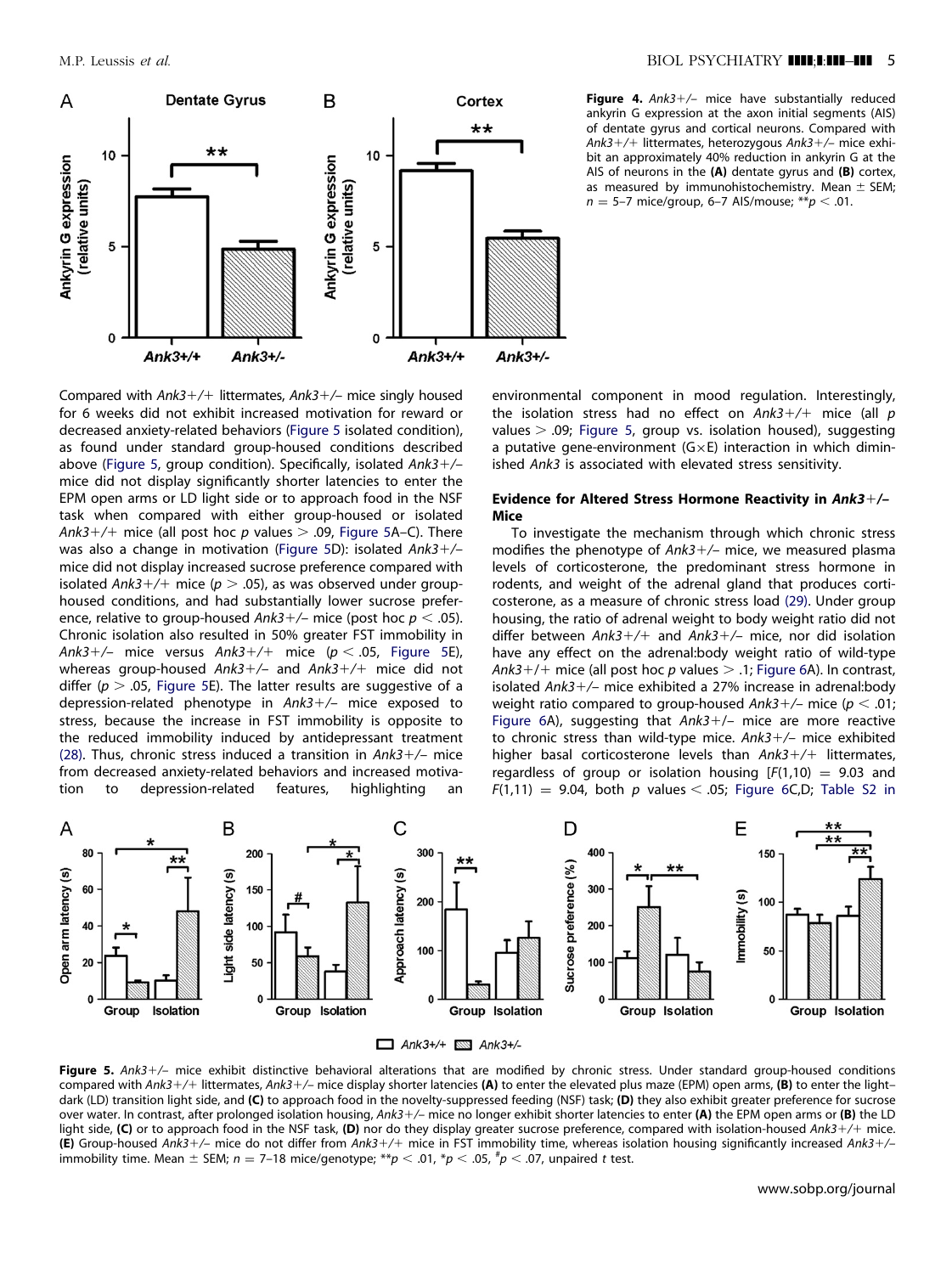<span id="page-5-0"></span>

Figure 6. Ank3+/- mice exhibit heightened physiologic stress reactivity. Following chronic social isolation, (A) adrenal gland weight (milligrams) relative to body weight (grams) is higher in Ank3+/- mice compared with isolation-housed Ank3+/+ mice or to group-housed mice, suggesting a higher sustained response to chronic stress in Ank3+/- mice. (B) Isolation-housed Ank3+/+ and Ank3+/- mice exhibit a smaller increase in body weight than group-housed mice. Corticosterone levels (ng/mL) are elevated in Ank3+/- mice compared to Ank3+/+ mice whether (C) group-housed or (D) isolated for 6 weeks. In particular, Ank3+/- mice exhibit a higher corticosterone peak 30 min after acute restraint stress as well as a slower return to baseline after 180 min. Mean  $\pm$  SEM;  $n = 6-8$ mice/genotype; \*\*  $p < .01$ , \*  $p < .05$ .

Supplement 1). Following acute stress (20-min restraint), corticosterone levels were more elevated and returned to baseline more slowly in Ank3+/- mice compared with Ank3+/+ mice (Figure 6C,D). These results demonstrate a persistent elevation in basal corticosterone levels in Ank3+/- mice that is further exaggerated by acute stress, suggesting impaired HPA axis regulation.

## **Discussion**

This study uncovered a novel function of Ank3 in the regulation of psychiatric-related traits that implicates a central role in neural circuits underlying psychopathology. Ank3 suppression in mouse brain, either by viral delivery of shRNAs to the DG or disruption of brain-specific Ank3 in a heterozygous knockout mouse, resulted in lower anxiety-related behavior denoted by rapid entry into aversive novel environments in three tasks. Notably, these changes were reversed by chronic lithium, a firstline treatment for BD mania. Decreased anxiety-like behaviors in the absence of anxiolytic drugs can be interpreted as increased risk taking [\(30,31\)](#page-7-0), a classic feature of BD mania [\(1\)](#page-6-0). Risk taking can be considered on the same spectrum but at the opposite end from anxiety, thus the rapid entry into aversive environments of mice with diminished Ank3 could reflect increased risk taking. We also detected increased activity during the light phase in the Ank3 RNA interference mice, and characterization of Ank3+/mice identified heightened motivation to obtain a reward, which are both features of BD mania [\(1\)](#page-6-0). Thus, converging evidence from two genetic models and several behavioral paradigms

(Table S3 in Supplement 1) suggests that ankyrin G functions in neural circuits relevant to BD, given that the behavioral changes were reversed by lithium, a clinically effective prophylactic for manic episodes.

Another striking finding of this study was the observation that chronic isolation stress reversed the lower anxiety-related behavior and elevated motivation of Ank3+/- mice and induced depression-related behavior (increased FST immobility). The stress-induced transition is particularly interesting because stress predicts relapse of both depressive and manic episodes in BD [\(2\).](#page-6-0) The elevated stress reactivity of Ank3+/- mice compared to Ank3+/+ mice suggests a G $\times$ E interaction in which the level of Ank3 expression modulates the impact of stress on brain function. One putative mechanism through which Ank3 may mediate stress reactivity is through dysregulated HPA axis activity, as suggested by elevated corticosterone levels and adrenal gland weight following chronic isolation stress in Ank3+/- mice compared with Ank3+/+ mice. Notably, mice with reduced neural expression of the glucocorticoid receptor exhibit a phenotype remarkably similar to Ank3+/- mice, including decreased anxiety-related behavior, impaired behavioral response to stress, and altered HPA axis regulation [\(32\)](#page-7-0), supporting a link between HPA axis function and the behavioral changes observed in Ank3+/- mice. Future experiments to examine HPA axis integrity in Ank3+/- mice, as well as ankyrin G function following chronic stress, will be important to elucidate the role of ankyrin G in stress reactivity.

Our data suggest that Ank3 may influence a broader repertoire of emotional behaviors beyond those associated mainly with BD. Further insight into its nuanced role could be obtained through human genetic association studies of other psychiatric disorders and psychological traits, as well as by evaluating defined behaviors and related neural circuitry in mice with perturbed Ank3 expression [\(18\)](#page-7-0). For example, tasks that specifically assess impulsivity and risk-taking may clarify the observed decrease in anxiety-related behaviors [\(30,31\).](#page-7-0) This is an important distinction given that low anxiety is not typically associated with BD, whereas impulsive and risk-taking behaviors are key characteristics. It will also be important to assess sleep and circadian rhythm, which are implicated in BD [\(24\)](#page-7-0), to follow-up our finding of increased light phase activity in Ank3 RNA interference mice.

There are several potential reasons why the ANK3 genetic variants identified by human GWAS have small effects, whereas robust changes in mood states are observed in  $Ank3+/-$  mice. It is possible that the human variants produce a more subtle change in ankyrin G function than that caused by the approximately 40% reduced expression in Ank3+/- mice. Alternatively, the human ANK3 genetic changes may have larger effects in some individuals than others because of variation in genetic background or other factors, but the effect is diluted across heterogeneous human populations. In contrast, robust effects may be more easily revealed in precisely controlled experiments using genetically homogeneous mouse lines.

Although our data provide compelling evidence that Ank3 functions in neural processes regulating psychiatric-related behaviors, more research is clearly required to determine whether Ank3 suppression in mice is a valid model of BD. We are aware of only two other genetic manipulations in mice that induce features of both decreased anxiety and increased depression. These are knockout of the D-box binding protein gene (Dbp) and RNA suppression of Clock, which, interestingly, reduces anxietyrelated behaviors similar to that observed in this study [\(33](#page-7-0),[34\).](#page-7-0)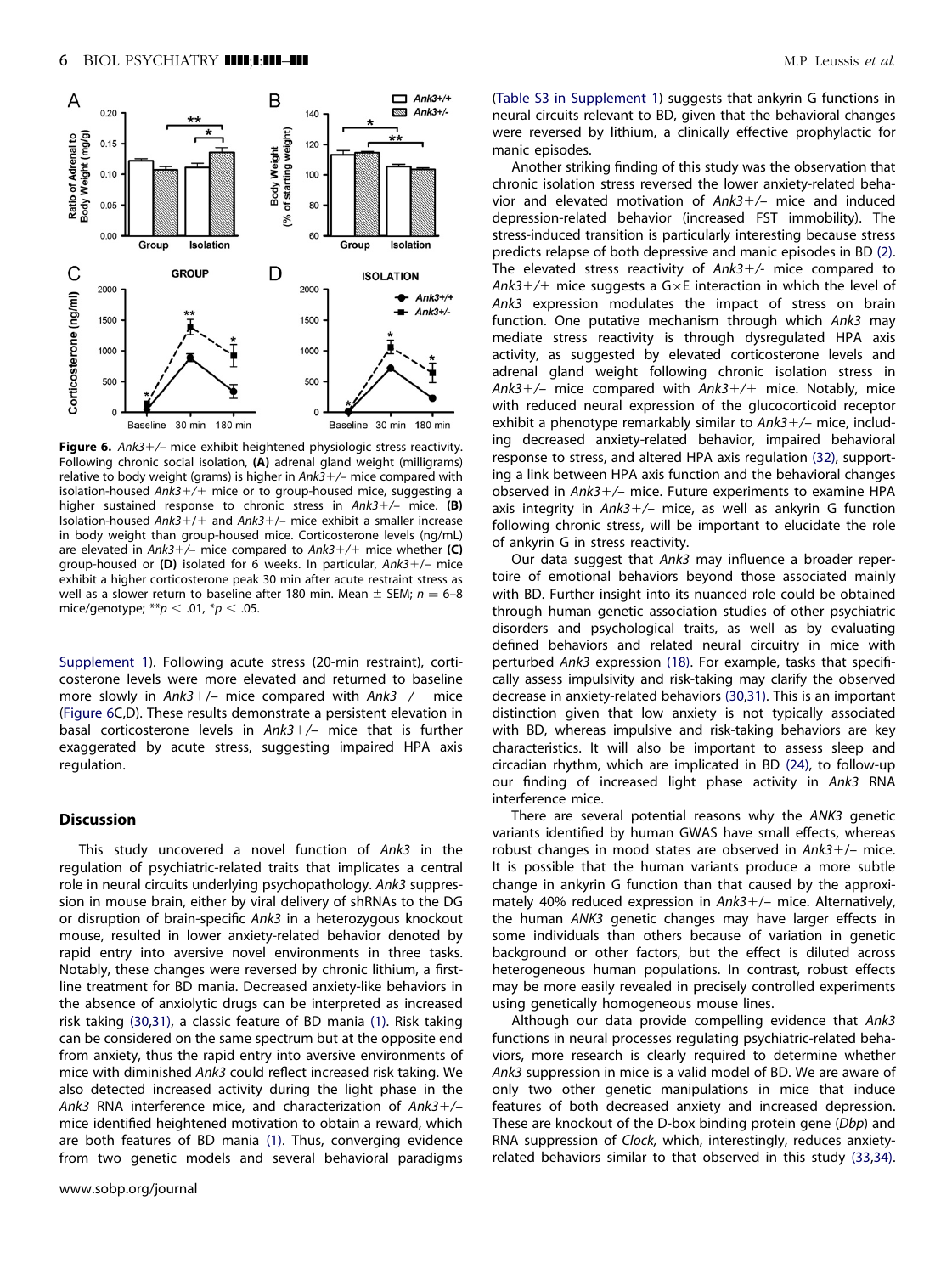<span id="page-6-0"></span>A contrasting phenotype of increased anxiety (decreased exploration) and antidepressant-like behavior is found in mice haploinsufficient for another BD GWAS-implicated gene, the voltage-gated calcium channel alpha subunit Cacna1c [\(35\).](#page-7-0) A similar mood-stabilized phenotype also occurs in mice haploinsufficient for the lithium target glycogen synthase kinase 3 beta (GSK-3 $\beta$ ) or overexpressing its substrate  $\beta$ -catenin [\(36–38\),](#page-7-0) which is notable given the reversal of behavioral changes by lithium in this study and that GSK-3 and  $\beta$ -catenin have been implicated in ankyrin G tethering at the AIS [\(39\).](#page-7-0)

The overwhelming consistency between both Ank3 mouse models has several implications. First, it indicates that the Ank3 shRNA sequences were "on target" because two distinct shRNAs are unlikely to produce the same off-target effects. Second, the role of Ank3 in behavioral regulation is likely attributable to one or more brain-specific transcripts that are disrupted in Ank3+/mice and suppressed by both shRNA sequences. However, pinpointing the specific transcript(s) is impeded by the large number of Ank3 splice variants  $(>10$  reported to date) that necessitates in-depth molecular studies, for example, reversal studies using viral-mediated gene transfer of individual complementary DNA (cDNA) sequences into brain. The unwieldy cDNA size of the 270- and 480-kD ankyrin G isoforms located at the AIS, however, precludes packaging into conventional viruses with persistent in vivo expression. Lastly, we can speculate that the DG is critical for the observed phenotypes because it was targeted by our RNA interference and Ank3 exon 1b transcripts disrupted in Ank3+/- mice are expressed in this region. The DG is indeed implicated in exploration [\(40\)](#page-7-0) and untrained anxiety-related responses such as those elicited in the EPM, LD, and NSF tasks [\(41\).](#page-7-0) Altered DG function may also perturb hippocampal and downstream circuits that could directly regulate behavior, such as the septohippocampal circuit that mediates inhibition of behavioral responses[\(42,43\)](#page-7-0).

There are several mechanisms through which lithium may exert the observed behavioral effects. Known targets include GSK-3, AKT kinase, the phosphoinositol pathway, and the extracellular regulated kinase/mitogen activated protein kinase cascade [\(44\)](#page-7-0). Alternatively, other known properties of lithium may be involved, such as increasing hippocampal volume [\(21\),](#page-7-0) DG synaptic plasticity and granule cell firing [\(23\),](#page-7-0) or adult DG neurogenesis [\(22\)](#page-7-0). Interestingly, Ank3 loss in the subventricular zone disrupts the production of adult newborn neurons in mice (14). Ank3 may have a similar role in the DG, such that Ank3 downregulation could impair adult neurogenesis, leading to behavioral alterations that are restored by lithium.

Our study provides a framework for addressing the daunting challenge in medical genetics research of elucidating the functional relevance of genes implicated by patient GWAS. We used two complementary genetic approaches to manipulate gene expression, assessed several biological processes related to the disease, established pharmacologic validity using a clinical medication, and demonstrated a  $G\times E$  interaction with an environmental trigger of disease symptoms. Furthermore, our study followed recent recommendations for animal studies of candidate psychiatric risk genes [\(18\)](#page-7-0) because it evaluated changes in behavior using a wide range of paradigms and focused on chronic manipulations of environment (e.g., stress). Applying a similar integrative approach to other risk genes may also provide insight into their possible pathological functions.

Overall, this study provides compelling evidence that reduced Ank3 expression is associated with altered psychiatric-related behaviors and stress reactivity. Our discovery of a previously

unknown role of Ank3 in behavioral regulation highlights avenues for future investigation of the potential functional relevance of ANK3 to psychopathology.

Funding was provided by the Stanley Medical Research Institute (to JM, PS, TLP), The RNAi Consortium (to DER), the Massachusetts General Hospital Executive Committee on Research (to MPL), the McGovern Institute Neurotechnology Program (to TS), and the Robert J. and Nancy D. Carney Fund for Scientific Innovation (to TS).

We thank Thomas Nieland (RNA interference), Doug Barker, Erroll Rueckert, Jennifer Moran, Nicholas Sanchez, and Kimberly Chambert (Nanostring gene expression), Ben Samuels and Elizabeth Clore (behavior assay development), and Keenan Richards, Misha Riley, and Katherine Ilsley (laboratory assistance) for their assistance. We also thank Vann Bennett, Roy Perlis, Janice Kranz, and Steven Hyman for helpful comments on previous versions of this article.

Dr. Serre reports receiving research funding from Bristol Myers Squibb. Dr. Sklar reports having received a consultant fee from Pfizer and reports a patent on brain-derived neurotrophic factor and bipolar disorder. The other authors report no biomedical financial interests or potential conflicts of interest.

Supplementary material cited in this article is available online.

- 1. Barnett JH, Smoller JW (2009): The genetics of bipolar disorder. Neuroscience 164:331–343.
- 2. Bender RE, Alloy LB (2011): Life stress and kindling in bipolar disorder: Review of the evidence and integration with emerging biopsychosocial theories. Clin Psychol Rev 31:383–398.
- 3. Langan C, McDonald C (2009): Neurobiological trait abnormalities in bipolar disorder. Mol Psychiatry 14:833–846.
- 4. Lee KW, Woon PS, Teo YY, Sim K (2011): Genome wide association studies (GWAS) and copy number variation (CNV) studies of the major psychoses: What have we learnt? Neurosci Biobehav Rev 36:556–571.
- 5. Sklar P, Ripke S, Scott LJ, Andreassen OA, Cichon S, Craddock N, et al. (2011): Large-scale genome-wide association analysis of bipolar disorder identifies a new susceptibility locus near ODZ4. Nat Genet 43: 977–983.
- 6. Leussis M, Madison JM, Petryshen TL (2012): Ankyrin 3: Genetic association with bipolar disorder and relevance to disease pathophysiology. Biol Mood Anxiety Disord 2:18.
- 7. Ripke S, Sanders AR, Kendler KS, Levinson DF, Sklar P, Holmans PA, et al. (2011): Genome-wide association study identifies five new schizophrenia loci. Nat Genet 43:969–976.
- 8. Ruberto G, Vassos E, Lewis CM, Tatarelli R, Girardi P, Collier D, et al. (2011): The cognitive impact of the ANK3 risk variant for bipolar disorder: Initial evidence of selectivity to signal detection during sustained attention. PloS One 6:e16671.
- 9. Roussos P, Giakoumaki SG, Georgakopoulos A, Robakis NK, Bitsios P (2011): The CACNA1C and ANK3 risk alleles impact on affective personality traits and startle reactivity but not on cognition or gating in healthy males. Bipolar Disord 13:250–259.
- 10. Roussos P, Katsel P, Davis KL, Bitsios P, Giakoumaki SG, Jogia J, et al. (2011): Molecular and genetic evidence for abnormalities in the nodes of Ranvier in schizophrenia. Arch Gen Psychiatry 69:7–15.
- 11. Bennett V, Lambert S (1999): Physiological roles of axonal ankyrins in survival of premyelinated axons and localization of voltage-gated sodium channels. J Neurocytol 28:303–318.
- 12. Zhou D, Lambert S, Malen PL, Carpenter S, Boland LM, Bennett V (1998): AnkyrinG is required for clustering of voltage-gated Na channels at axon initial segments and for normal action potential firing. J Cell Biol 143:1295–1304.
- 13. Ango F, di Cristo G, Higashiyama H, Bennett V, Wu P, Huang ZJ (2004): Ankyrin-based subcellular gradient of neurofascin, an immunoglobulin family protein, directs GABAergic innervation at Purkinje axon initial segment. Cell 119:257–272.
- 14. Paez-Gonzalez P, Abdi K, Luciano D, Liu Y, Soriano-Navarro M, Rawlins E, et al. (2011): Ank3-dependent SVZ niche assembly is required for the continued production of new neurons. Neuron 71:61–75.